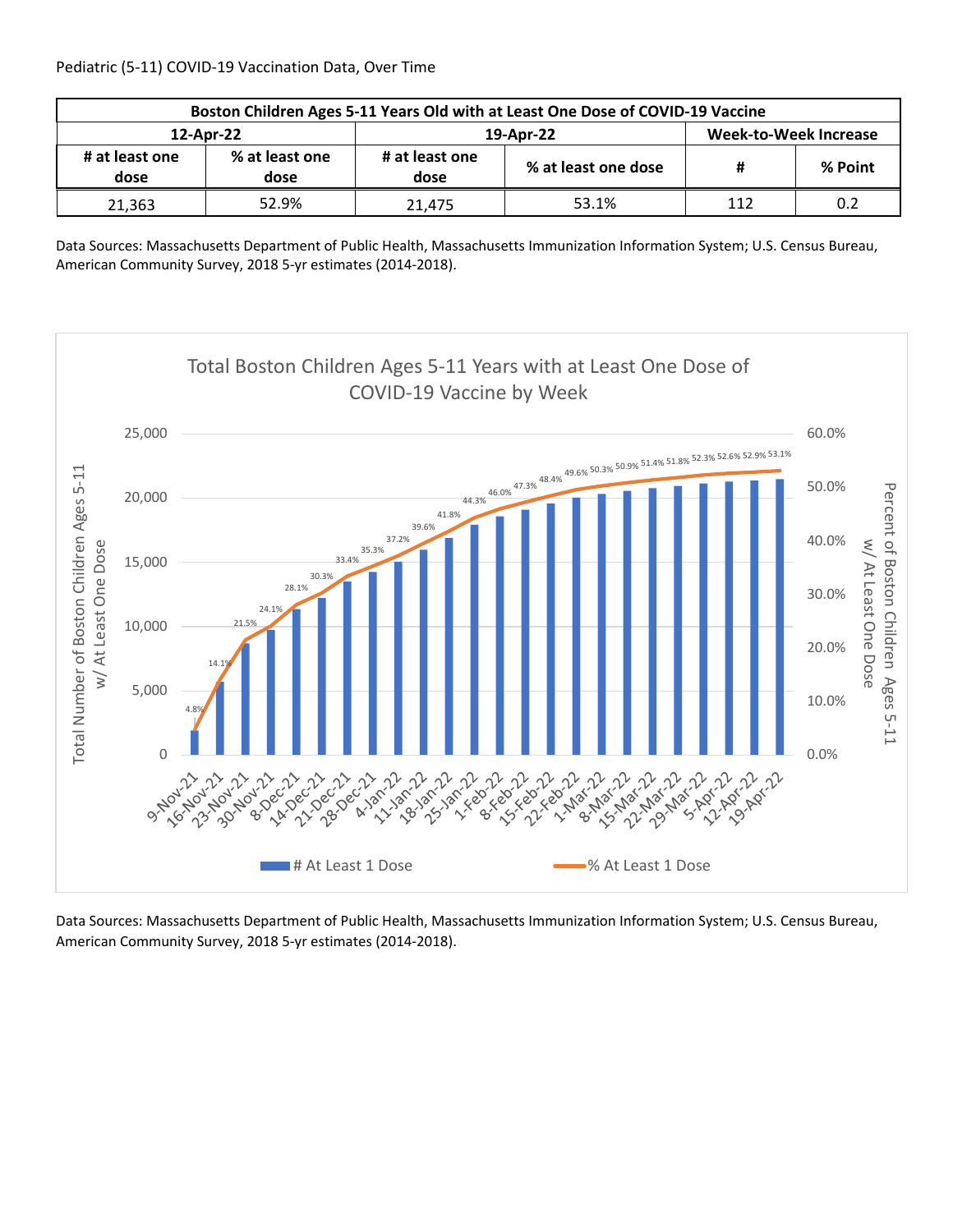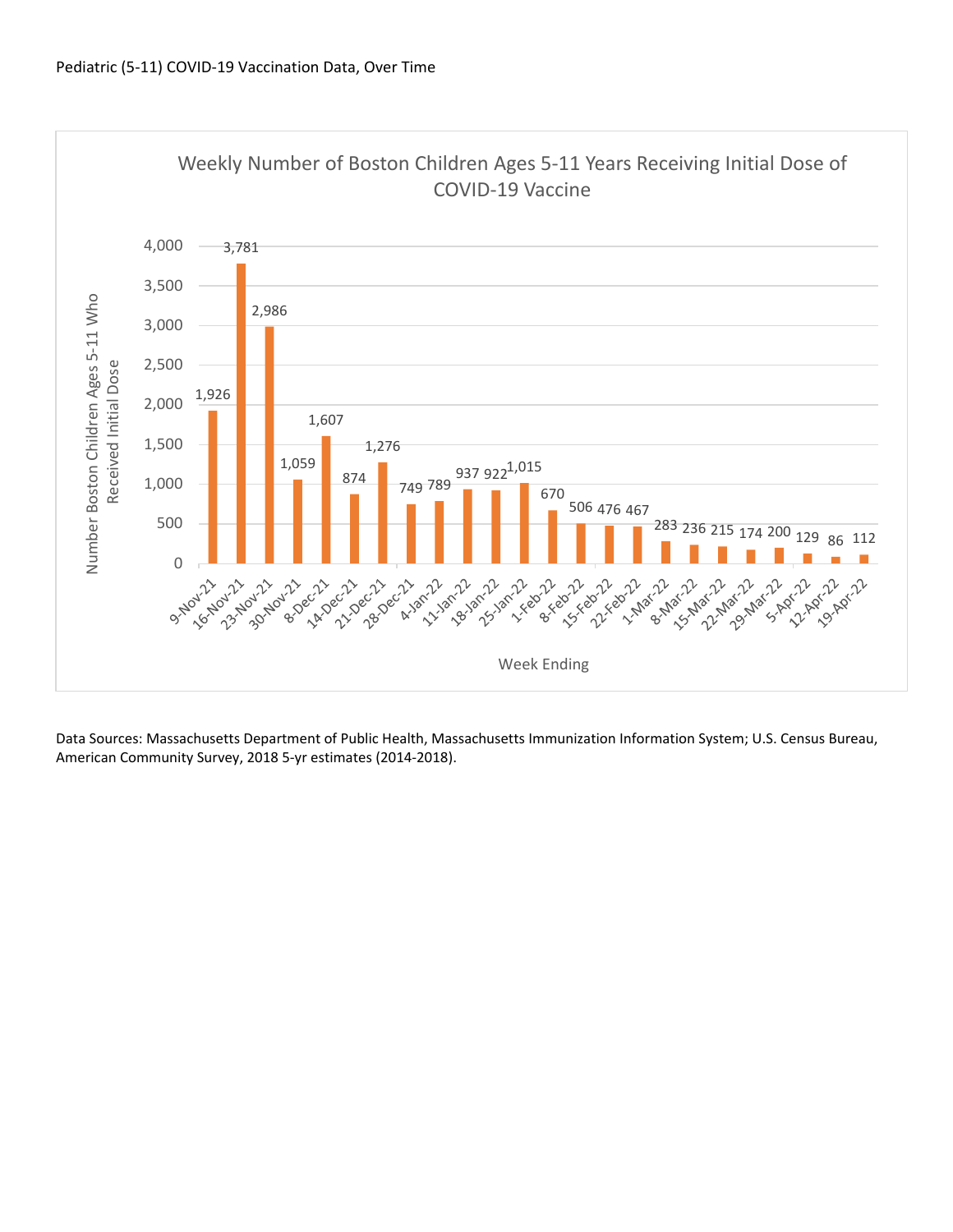| Boston Children Ages 5-11 Years Old who are Fully Vaccinated for the COVID-19 Vaccine |                              |           |                              |     |         |  |  |
|---------------------------------------------------------------------------------------|------------------------------|-----------|------------------------------|-----|---------|--|--|
| 12-Apr-22                                                                             |                              | 19-Apr-22 | <b>Week-to-Week Increase</b> |     |         |  |  |
| # Fully Vaccinated                                                                    | % Fully<br><b>Vaccinated</b> |           | % Fully<br>Vaccinated        | #   | % Point |  |  |
| 17.708                                                                                | 43.8%                        | 17,861    | 44.2%                        | 153 | 0.4     |  |  |

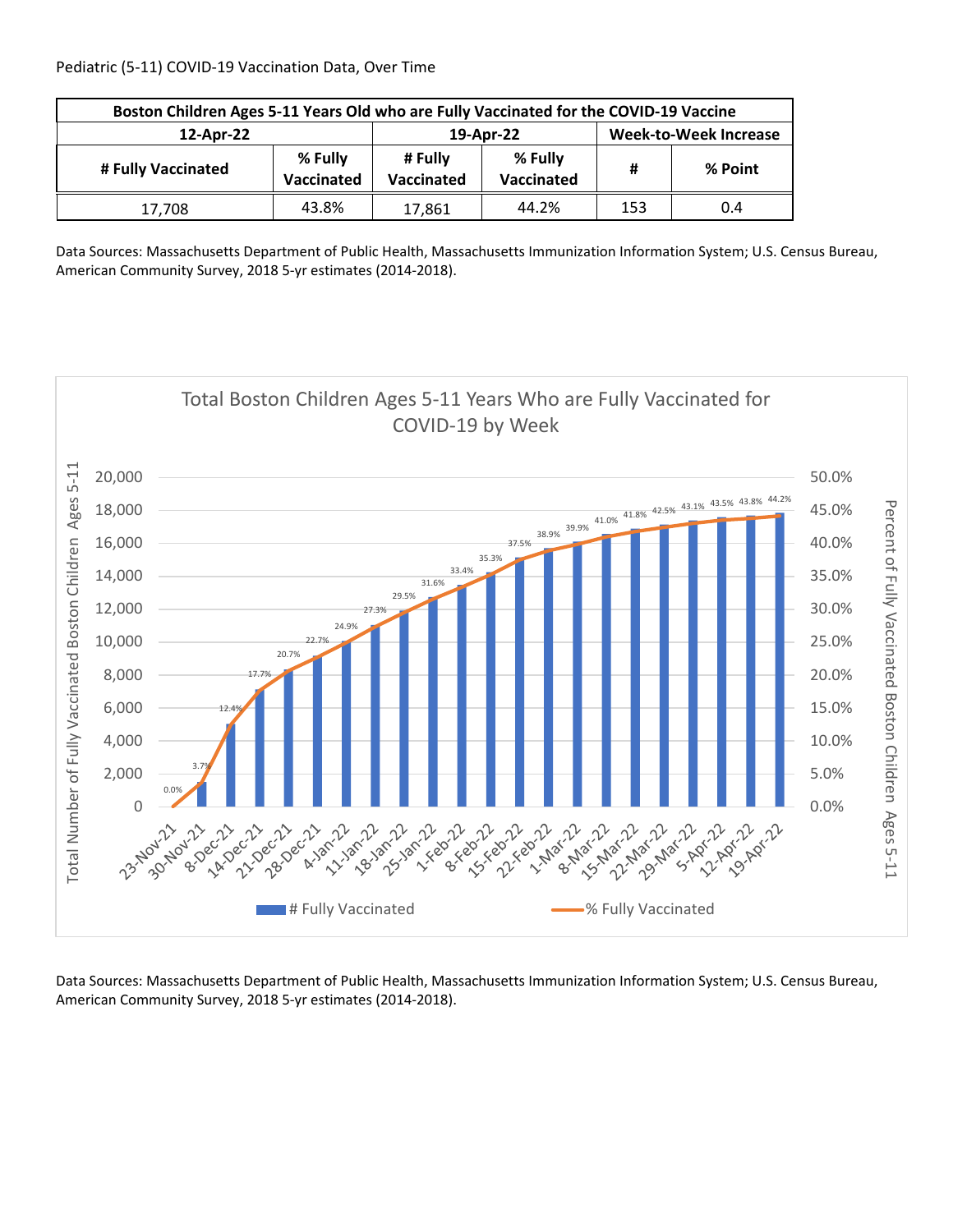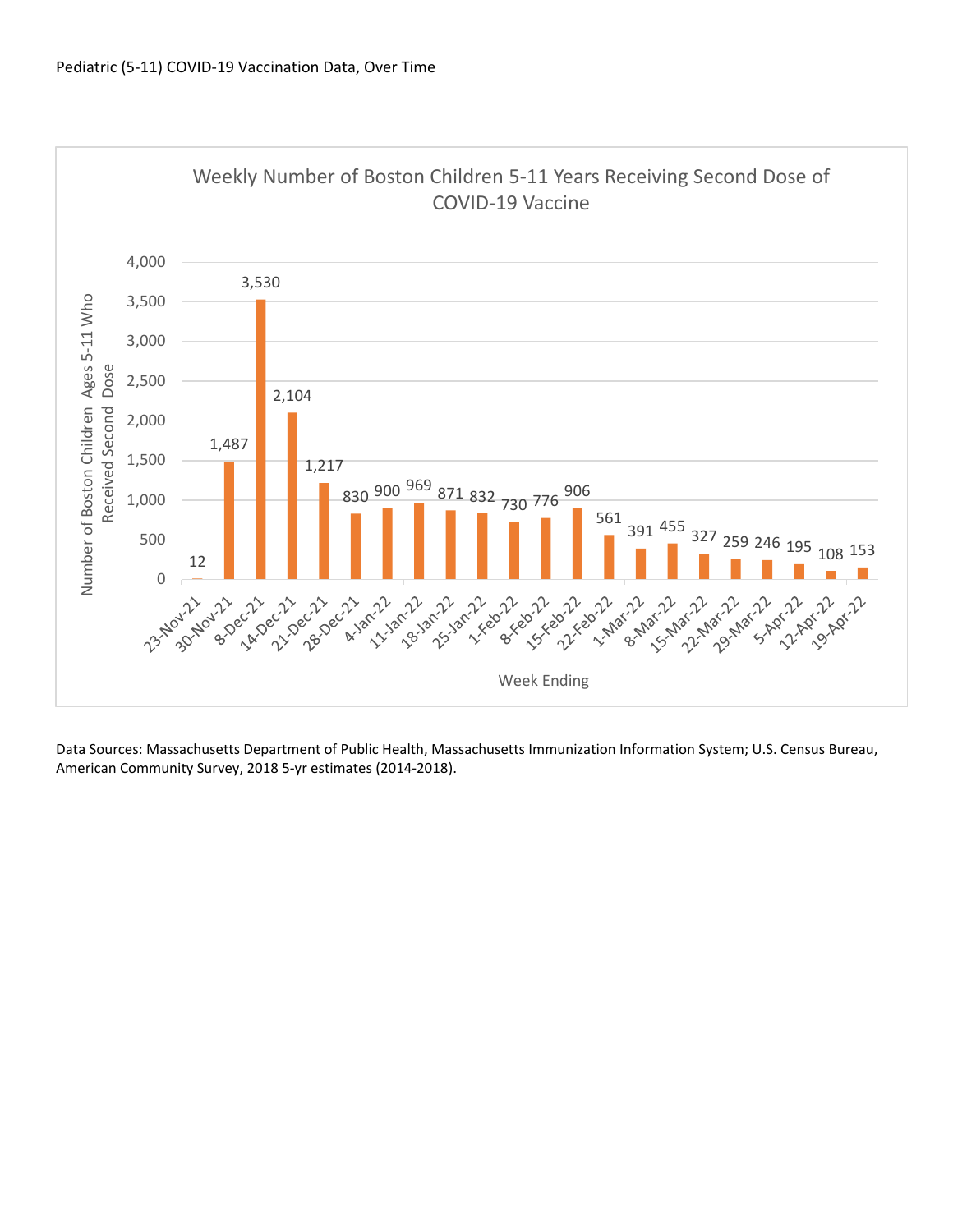

\* Total number of Boston children with at least one dose (5‐11 years old) is 21,475 as of 4/19/2022; population‐based percentages for children of other racial/ethnic groups (n=3,043) are not included in this chart due to unavailable comparable population data.

Asian/PI = Asian, Native Hawaiian, and Pacific Islander.

NOTE: Population estimates for the specified age group of children ages 5‐11 are not available by race/ethnicity. Therefore, the population size of children ages 5‐11 in each racial/ethnic group was approximated as follows: population estimate of children ages 5‐ 10 + 40% of the population estimate of children ages 10‐14.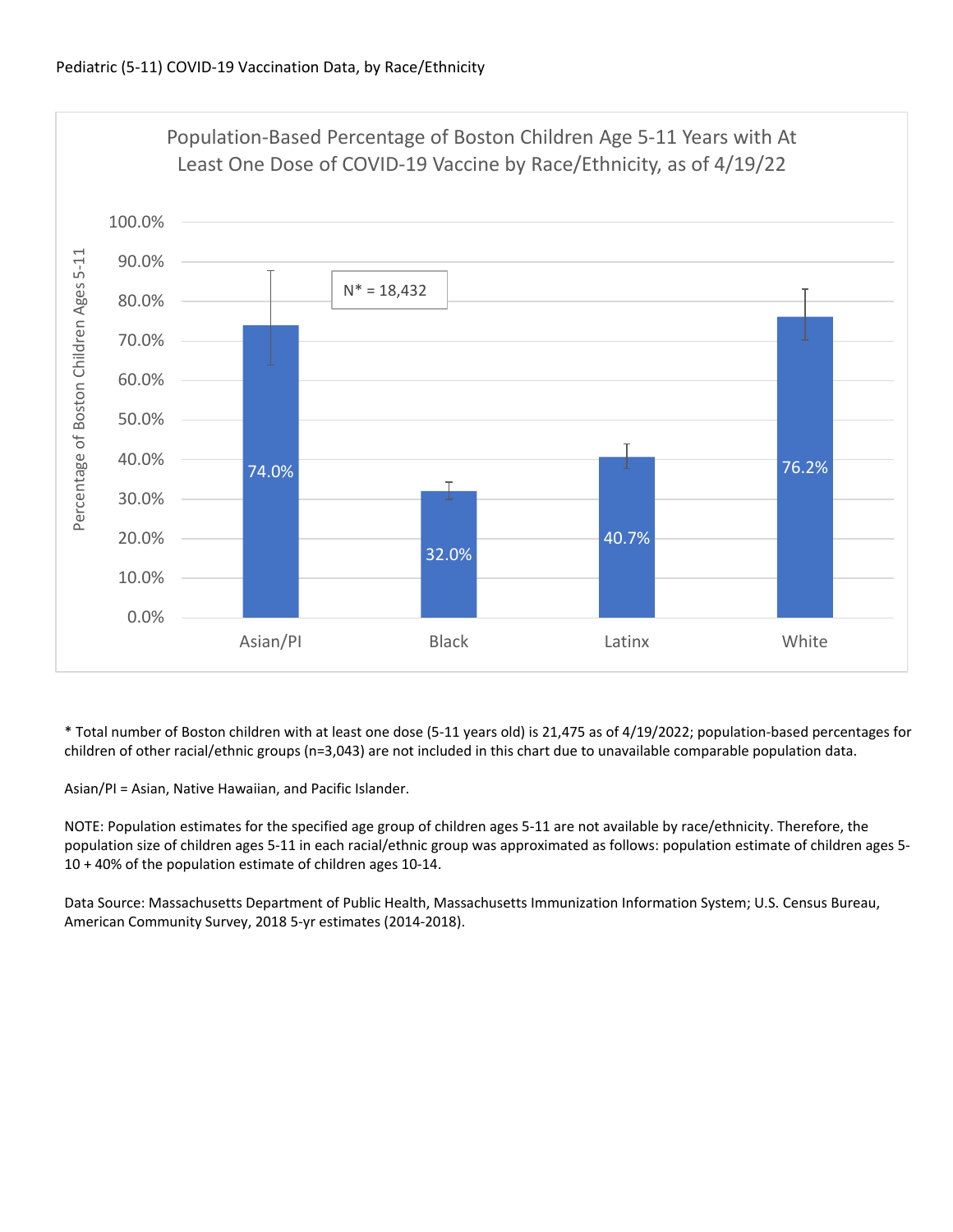

\* Total number of Boston children who are fully vaccinated (5‐11 years old) is 17,861 as of 4/19/2022; population‐based percentages for children of other racial/ethnic groups (n=2,377) are not included in this chart due to unavailable comparable population data.

Asian/PI = Asian, Native Hawaiian, and Pacific Islander.

NOTE: Population estimates for the specified age group of children ages 5‐11 are not available by race/ethnicity. Therefore, the population size of children ages 5‐11 in each racial/ethnic group was approximated as follows: population estimate of children ages 5‐ 10 + 40% of the population estimate of children ages 10‐14.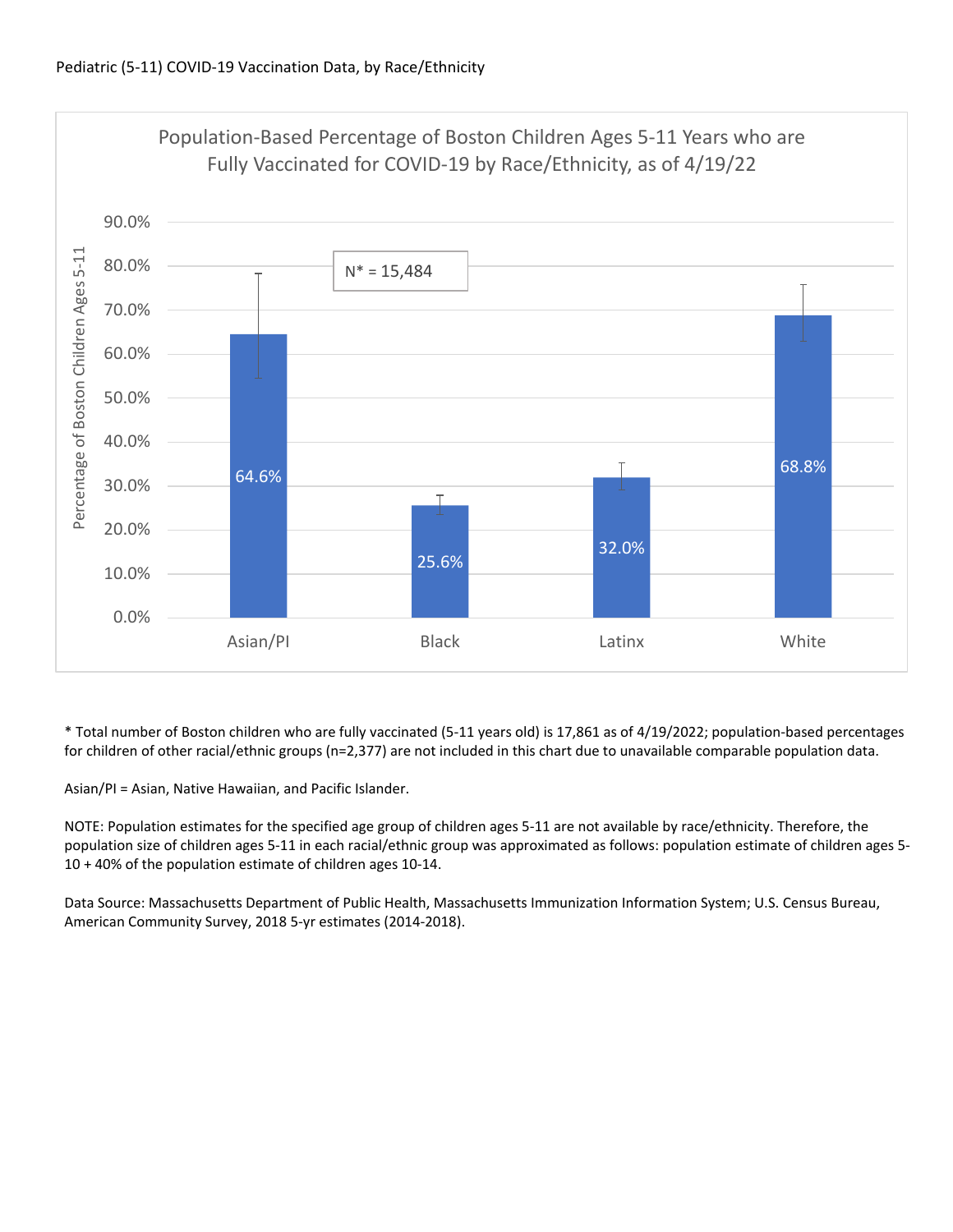| Boston Children Ages 5-11 Years with At Least One Dose of COVID-19 Vaccine by ZIP, as of 4/19/22 |            |            |                 |            |            |            |  |
|--------------------------------------------------------------------------------------------------|------------|------------|-----------------|------------|------------|------------|--|
|                                                                                                  | <b>ZIP</b> | Pop        | At Least 1 Dose |            |            |            |  |
| Neighborhood                                                                                     |            |            | Count           | % Estimate | 95% CI (L) | 95% CI (U) |  |
| BB/BH/DT/NE/WE                                                                                   | 02108      | $**$       | 115             | **         | $**$       | $**$       |  |
| BB/BH/DT/NE/WE                                                                                   | 02109      | $\ast\ast$ | 95              | $***$      | $***$      | $***$      |  |
| BB/BH/DT/NE/WE                                                                                   | 02110      | $***$      | 48              | $***$      | $***$      | $***$      |  |
| South End                                                                                        | 02111      | 424        | 363             | 85.6%      | 60.9%      | 100.0%     |  |
| BB/BH/DT/NE/WE                                                                                   | 02113      | 159        | 71              | 44.7%      | 31.6%      | 76.0%      |  |
| BB/BH/DT/NE/WE                                                                                   | 02114      | 341        | 282             | 82.7%      | 54.1%      | 100.0%     |  |
| Fenway                                                                                           | 02115      | 707        | 281             | 39.7%      | 29.2%      | 62.4%      |  |
| BB/BH/DT/NE/WE                                                                                   | 02116      | 502        | 563             | 99.9%      | 85.5%      | 100.0%     |  |
| South End                                                                                        | 02118      | 1,573      | 852             | 54.2%      | 43.5%      | 71.7%      |  |
| Roxbury                                                                                          | 02119      | 2,550      | 1,152           | 45.2%      | 38.4%      | 54.8%      |  |
| Roxbury                                                                                          | 02120      | 762        | 299             | 39.2%      | 30.4%      | 55.4%      |  |
| Dorchester 21-25                                                                                 | 02121      | 3,563      | 1,161           | 32.6%      | 28.6%      | 37.9%      |  |
| Dorchester 22-24                                                                                 | 02122      | 1792       | 922             | 51.5%      | 42.1%      | 66.2%      |  |
| Dorchester 22-24                                                                                 | 02124      | 4778       | 1,976           | 41.4%      | 36.3%      | 48.0%      |  |
| Dorchester 21-25                                                                                 | 02125      | 2192       | 1,081           | 49.3%      | 42.0%      | 59.7%      |  |
| Mattapan                                                                                         | 02126      | 2591       | 886             | 34.2%      | 28.9%      | 41.8%      |  |
| South Boston                                                                                     | 02127      | 1543       | 806             | 52.2%      | 44.5%      | 63.2%      |  |
| East Boston                                                                                      | 02128      | 3815       | 2,072           | 54.3%      | 48.4%      | 61.9%      |  |
| Charlestown                                                                                      | 02129      | 1265       | 989             | 78.2%      | 64.1%      | 100.0%     |  |
| Jamaica Plain                                                                                    | 02130      | 1848       | 1,565           | 84.7%      | 72.4%      | 100.0%     |  |
| Roslindale                                                                                       | 02131      | 2742       | 1,586           | 57.8%      | 50.1%      | 68.4%      |  |
| <b>West Roxbury</b>                                                                              | 02132      | 1519       | 1,282           | 84.4%      | 70.0%      | 100.0%     |  |
| Allston/Brighton                                                                                 | 02134      | 541        | 330             | 61.0%      | 43.1%      | 100.0%     |  |
| Allston/Brighton                                                                                 | 02135      | 1367       | 975             | 71.3%      | 58.2%      | 92.1%      |  |
| <b>Hyde Park</b>                                                                                 | 02136      | 3153       | 1,497           | 47.5%      | 40.6%      | 57.1%      |  |
| Allston/Brighton                                                                                 | 02163      | $***$      | $\ast$          | $**$       | $* *$      | $***$      |  |
| BB/BH/DT/NE/WE                                                                                   | 02199      | $***$      | $\ast$          | $**$       | $***$      | $**$       |  |
| South Boston                                                                                     | 02210      | $\ast\ast$ | 79              | $***$      | $***$      | $***$      |  |
| Fenway                                                                                           | 02215      | $\ast\ast$ | 107             | $***$      | $***$      | $***$      |  |

BB/BH/DT/NE/WE = Back Bay/Beacon Hill/Downtown/North End/West End.

\* Value has been suppressed because the dose records number in the specified ZIP code area is less than 30.

\*\* Suppressed due to unstable population denominator estimates.